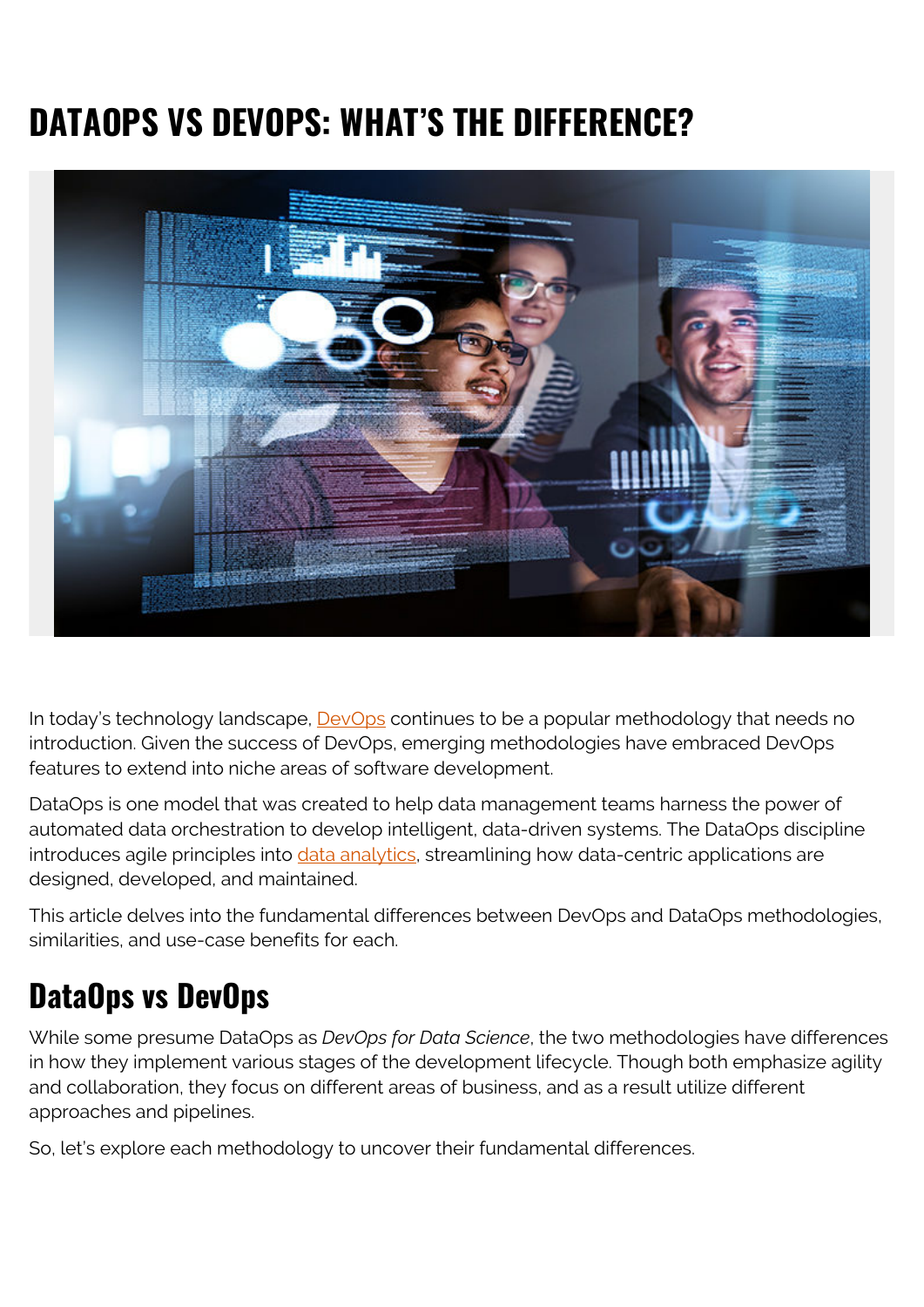# **What is DevOps?**

A DevOps model implements a set of practices and tools that enable the collaboration of development and IT operations teams throughout the entire [software development lifecycle \(SDLC\).](https://blogs.bmc.com/blogs/sdlc-software-development-lifecycle/)

While doing so, DevOps extends agile methodologies by enforcing automation beyond the build phase to integrate operations as part of a seamless workflow. Automation enforced by DevOps essentially encompasses the build-test-release cycle with [Continuous Integration and Development](https://blogs.bmc.com/blogs/ci-cd-pipeline-setup) [\(CI/CD\) pipelines,](https://blogs.bmc.com/blogs/ci-cd-pipeline-setup) enabling quicker time-to-market without impacting code quality.

The methodology promotes randomly sequenced iteration throughout the software's lifecycle, enabling rapid application development and delivery.

*(Understand the importance of [DevOps automation](https://blogs.bmc.com/blogs/automation-in-devops/).)*

#### **Why people adopt DevOps**

DevOps tools and processes enable quicker innovation, faster time to market, and increased bottom-line. With DevOps, organizations typically experience a number of benefits, including:

- **Improved communication and collaboration.** DevOps breaks operational silos between application development, release management, and operations teams, allowing for easier collaboration and sharing of resources.
- **Cost savings.** DevOps shortens delivery cycles, which reduces the cost of maintenance and upgrades by leveraging economies of scale through efficient CI/CD pipelines.
- **Reduced disaster recovery times.** DevOps implements the build-test-deploy cycles in small, managed batches that help minimize the impact of deployment failures, bottlenecks, and rollbacks.

#### **Elements of DevOps**

Initially built on a collection of ideas of how to improve application development workflows, DevOps has now grown into a full-fledged ecosystem with defined standards and tools. Some critical elements of a DevOps framework include:

- **Automation.** DevOps includes tools to perform repetitive and manual tasks automatically that require minimal human intervention.
- **Infrastructure-as-Code (IaC).** An essential aspect of implementing DevOps is to rely on better utilization of infrastructure resources. To do so, DevOps teams manage IT infrastructure using a [descriptive model of code binaries](https://blogs.bmc.com/blogs/infrastructure-as-code/) that enable deploying and testing infra components in a simulated production instance.
- **CI/CD.** DevOps follows an iterative model that intertwines continuous development, testing, and deployment to enable automation, security, and agile development.

## **A typical DevOps workflow**

DevOps is a cyclical process that constantly iterates between five stages:

- 1. Business vision blueprint
- 2. Build operations (Code development and testing)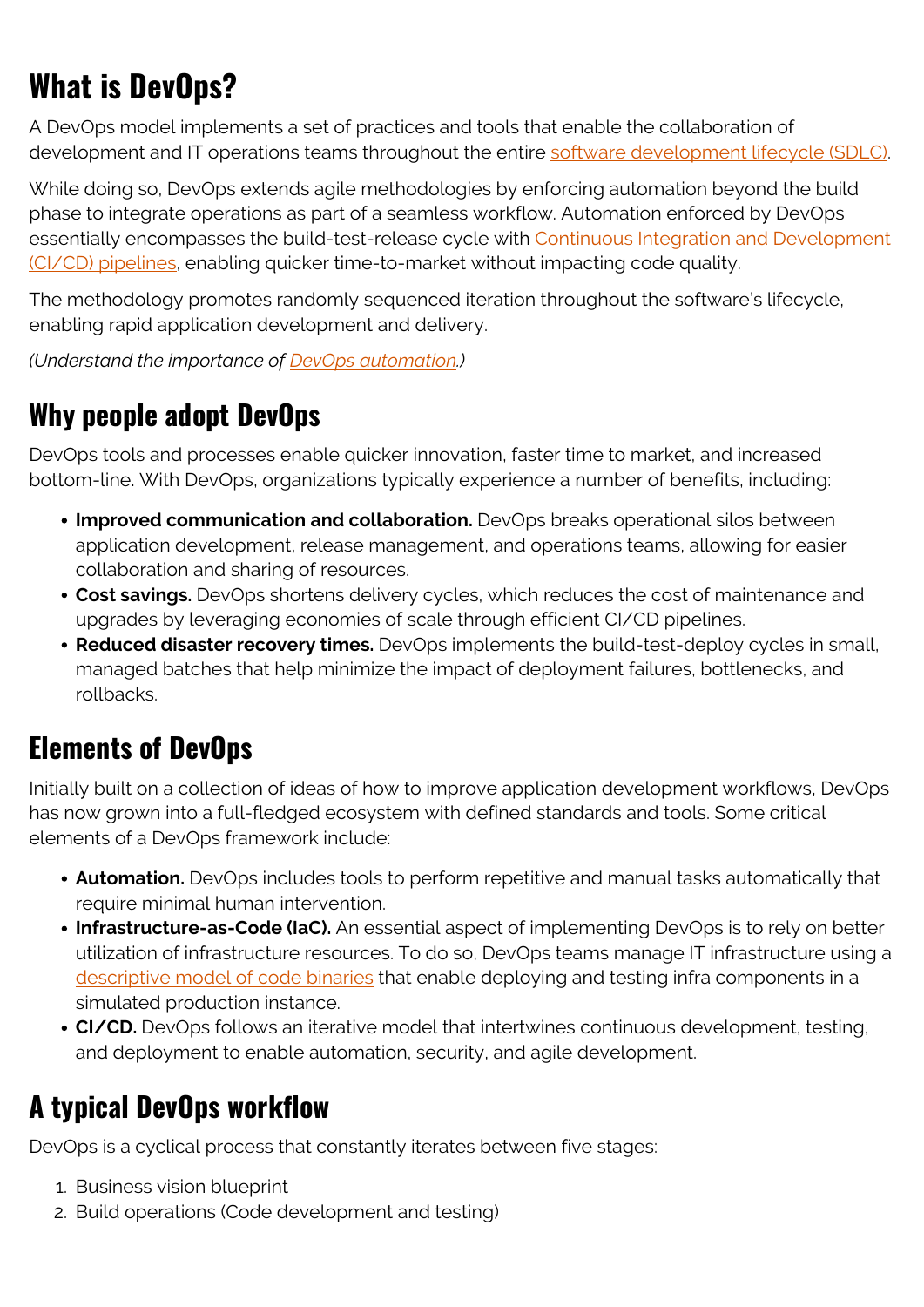- 3. Integration
- 4. Deploy (Release of the application)
- 5. Operate (Ongoing run and maintain)

The operate phase also [loops usability feedback](https://blogs.bmc.com/blogs/devops-feedback-loops/) into the workflow that helps refine the business vision for responsive and iterative application development.

# **What is DataOps?**

Modern applications and business systems continuously generate large amounts of data. [DataOps](https://blogs.bmc.com/learn/what-is-dataops.html) is a methodology that outlines focused practices, tools, and frameworks for enterprise data management. The methodology standardizes the technological and cultural changes that help organizations to:

- Reduce the cost of managing data
- Improve data quality
- Enable faster time-to-market for data-centric applications

While doing so, DataOps bridges the gap between data collection, analysis, and data-driven decision-making, allowing organizations to efficiently deliver analytical insights for improved business value.

#### *(Learn about [BMC's approach to DataOps.](https://blogs.bmc.com/learn/what-is-dataops.html))*

Hear BMC CTO Ram Chakravarti share why traditional data and analytics approaches have fallen short and how DataOps can rapidly turn new insights into fully operationalized production deliverables that unlock maximum business value.

#### **Benefits of DataOps**

DataOps aims to augment the quality of data analytics by reducing the duration of data lifecycle and improve the quality of data analytics. Some benefits of the DataOps methodology include:

- Automating manual data collection and analytics processes
- Continuous monitoring of the data pipeline
- Isolation of production data
- Centralization and sharing of data definitions
- Enhancing the reusability of the data stack
- Enabling controlled data access

## **DataOps in modern app development**

Organizations adopt [artificial intelligence and machine learning models](https://blogs.bmc.com/blogs/artificial-intelligence-vs-machine-learning/) into their digital products and services for enhanced analytical insights and improved customer experience. The DataOps model specifically helps data scientists, ML engineers, and analysts to create models that support the end-to-end requirements of AI/ML frameworks.

Some critical areas of modern application development that benefit from DataOps include:

• Self-service interaction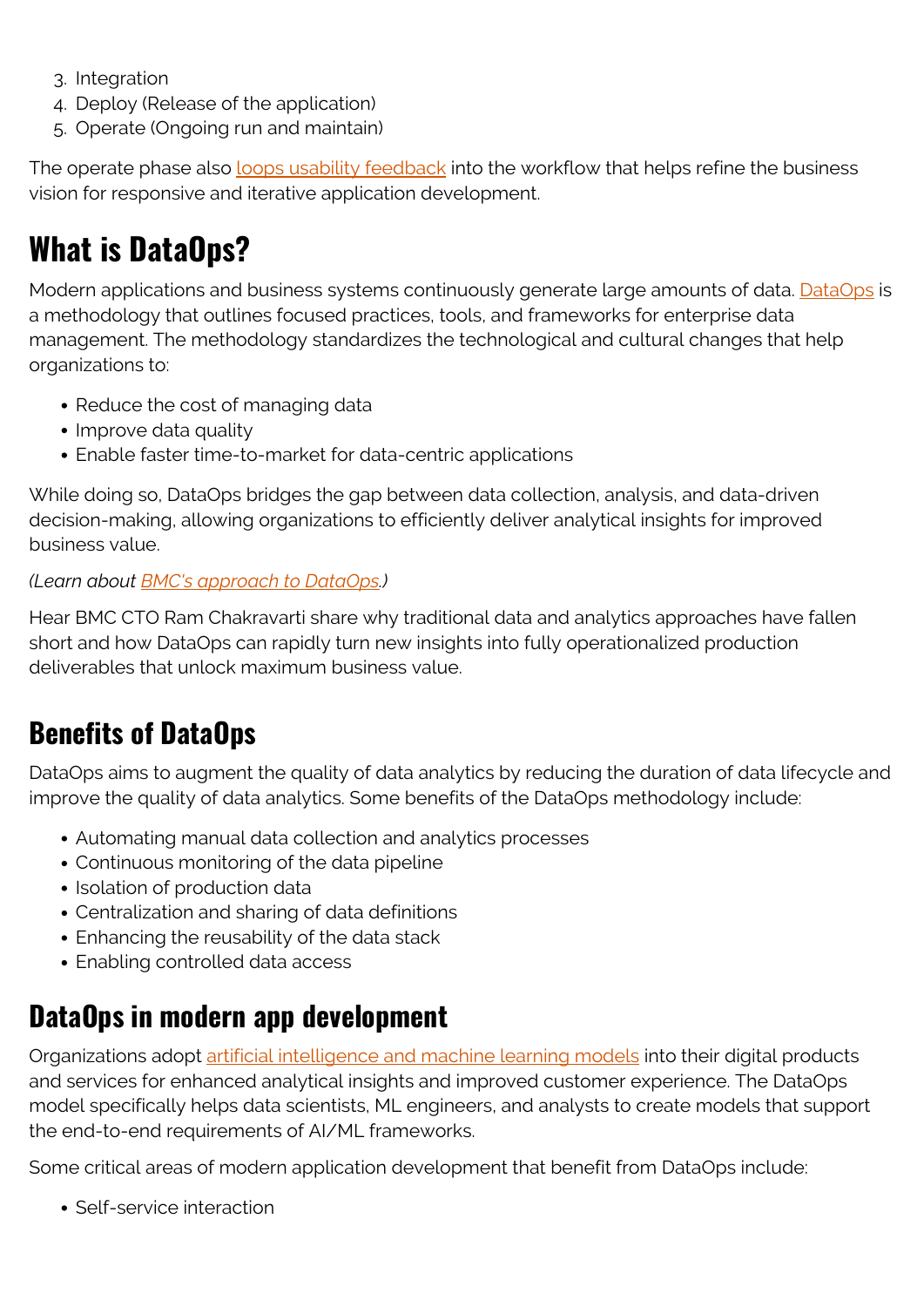- Data governance and curation services
- Log and event monitoring
- Vulnerability scanning
- Search and indexing
- Market analytics



# **DevOps vs DataOps**

Both DataOps and DevOps' fundamental goal is to transform a product development lifecycle through enhanced agility and automation. Some similarities between the two methodologies include:

- Both employ agile methods to shorten delivery lifecycles
- Both enforce cross-functional collaboration between multiple teams
- Both utilize a multitude of automation tools for faster development

The main differences between the two methodologies include:

### **Quality factor**

DevOps mainly focuses on developing quality software by shortening development cycles. DataOps emphasizes the extraction of high-quality data for quicker, trustworthy BI insights.